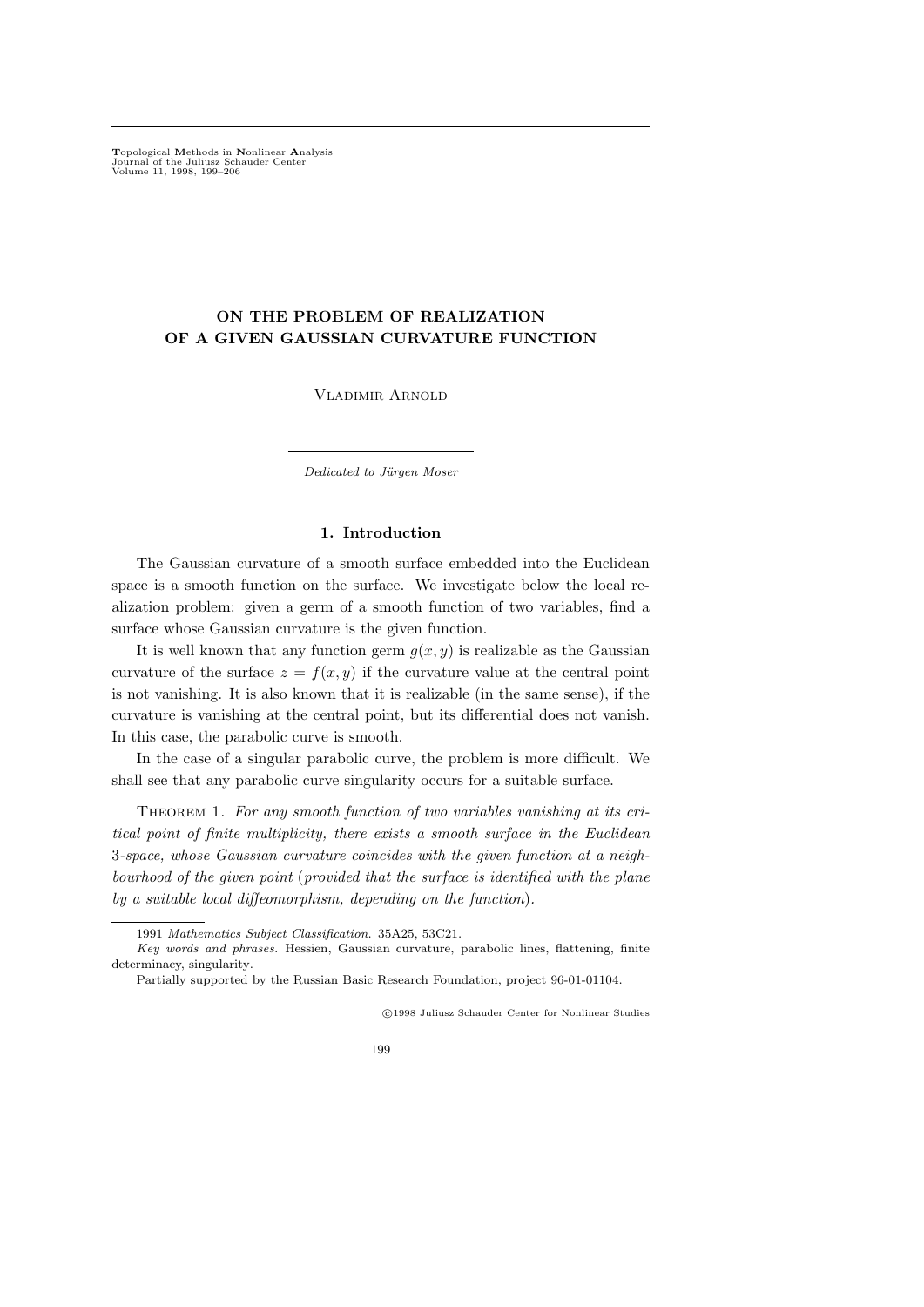I recall that the *multiplicity*  $\mu$  of a critical point 0 of function f is the dimension of the quotient vector-space of the space of formal power series in  $(x, y)$ modulo the ideal generated by the partial derivatives of the function:

 $\mu = \dim_{\mathbb{R}} \mathbb{R}[[x, y]] / \{a(x, y)f_x + b(x, y)f_y\}.$ 

Finite multiplicity critical points of holomorphic functions are just complex isolated critical points. The codimension of the set of the functions having a critical point of infinite multiplicity is infinite. Thus typical finite-dimensional families of functions contain no function having a critical point of infinite multiplicity.

COROLLARY 1. Any singularity of finite multiplity  $\mu$  of a plane curve is realizable as a singularity of the parabolic curve on a surface in the Euclidean 3-space (up to a diffeomorphism).

Remark 1. The Theorem and the Corollary hold for analytical functions and diffeomorphisms as well as for the holomorphic ones or for the infinitely smooth ones and even for the finitely smooth ones (the number of the derivatives in the last case grows with  $\mu$ ).

Remark 2. I have no counterexamples to the statement of Theorem 1 for infinite multiplicity germs.

In the formal series setting, one can prove more.

THEOREM 2. For any formal power series  $g(x, y) = ax + by + \dots$  there exists a formal power series  $f(x, y)$  such that the formal power series of the Gaussian curvature of the formal surface  $z = f(x, y)$  coincides with g.

In Theorem 2, the identification of the surface with the plane  $(x, y)$  is fixed by the choice of the coordinates  $(x, y, z)$  in the 3-space.

COROLLARY 2. Any formal singularity of a plane curve  $q(x, y) = 0$  is realizable as the singularity of the parabolic curve of some formal surface  $z = f(x, y)$ .

REMARK 3. I have no counterexamples (even for  $\mu = \infty$ ) in the smooth case (neither for Theorem 2 nor for its Corollary).

Theorem 1 follows from Theorem 2, as it is explained below (in Section 3). The same arguments (in a simpler form) prove the following results.

THEOREM 3. For any function  $g(x, y)$  vanishing at a critical point of finite multiplicity, there exists a function  $f(x, y)$ , whose Hessian

$$
h = h[f] = f_{xx}f_{yy} - (f_{xy})^2,
$$

coindices with g at a neighbourhood of the point up to a suitable smooth change of variables  $g(x, y) = h(X(x, y), Y(x, y)).$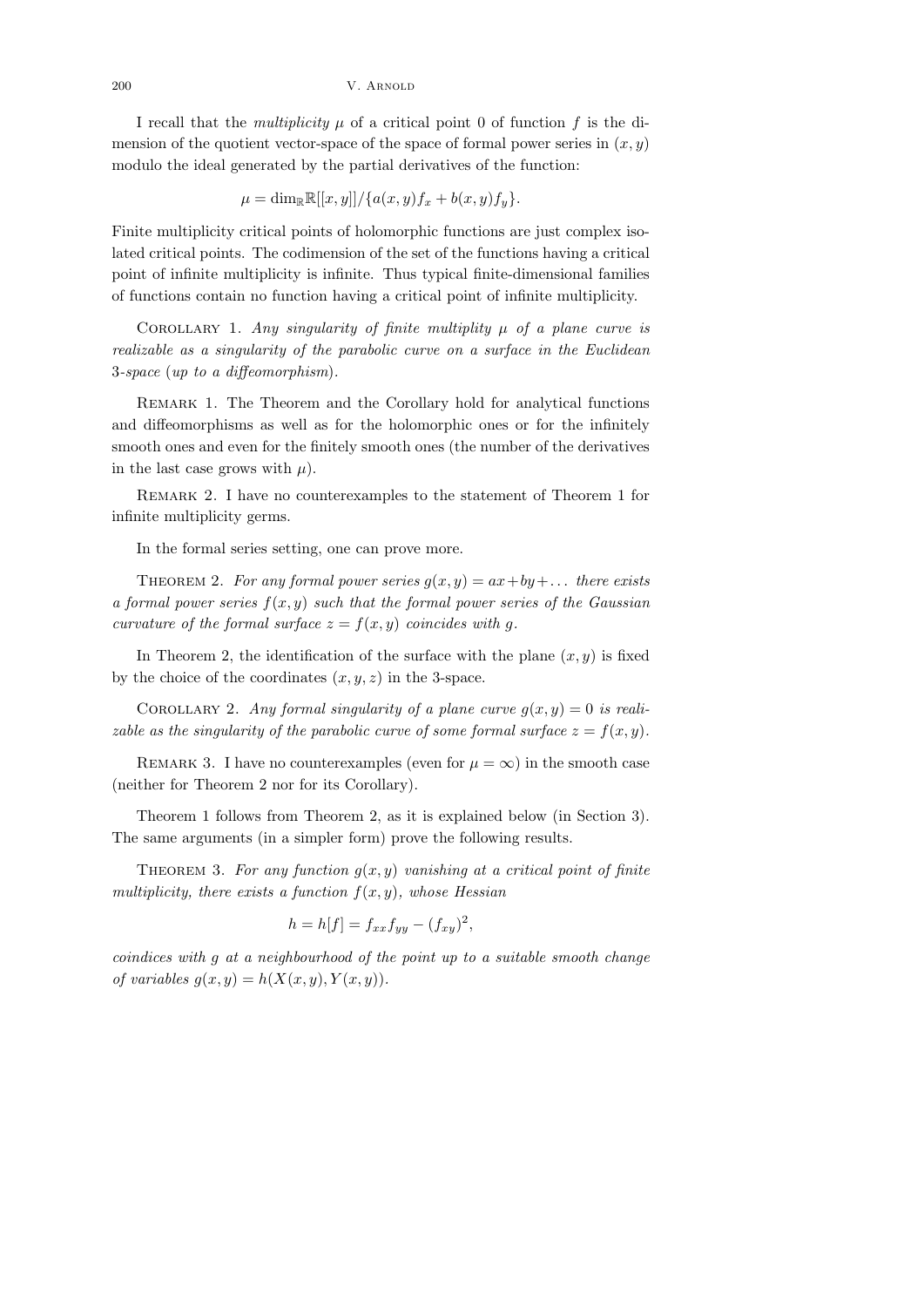REMARK 4. Corollary 1 follows already from Theorem 3 (which is a simplified version of Theorem 1) since the Hessian vanishes exactly along the parabolic curve.

THEOREM 4. For any formal series  $g(x, y) = ax + by + \dots$ , there exists a formal series f whose Hessian is  $g = h[f]$ .

Remark 5. Corollary 2 follows already from Theorem 4 (which is a simplified version of Theorem 2).

REMARK 6. The proofs of these results provide in fact more: one might replace in Theorems 3 and 4 the Hessian  $h = h[f]$  by any function (series) of the form, say,

$$
g[f] = hM(x, y, f_x, f_y, f, h), \quad M(0) \neq 0,
$$

provided that  $f(0) = f_x(0) = f_y(0) = 0$  (there exist many other possibilities).

This Remark implies Theorems 1 and 2, since the Gaussian curvature admits such a representation (in this case  $M = M(f_x, f_y)$ , see Section 4 below).

Remark 7. Theorems 1–4 have higher dimensional versions (describing the Hessians of the functions of  $n$  variables and the Jacobians of the Gaussian mappings from the hypersurfaces in  $\mathbb{R}^{n+1}$  to the *n*-sphere).

Remark 8. Whether the statements of Theorems 3 and 4 hold for infinite mutiplicity critical points and for smooth functions  $f$  and  $g$  respectively is not known to me (see the Remarks 1 and 2 above).

The extension of the results of this paper to the (formally more general) case of the Jacobians of the Lagrangian mappings in symplectic geometry is automatic (since Lagrangian germs have gradient representatives).

## 2. Proof of Theorem 4

We shall look for the series

(\*) 
$$
f = f_2 + f_3 + \dots \quad (f_i = \text{terms of degree } i),
$$

starting from  $f_2 = y^2/2$ . This choice of  $f_2$  is the crucial point of the present paper: the remaining part of the proof consists of standard Cauchy–Kowalewsky type calculations.

The terms of the Hessian  $h[f] = h_1 + h_2 + \dots$  are given by the obvious formulae

$$
h_1 = f_{3,xx}, \quad h_2 = f_{4,xx} + (f_{3,xx}f_{3,yy} - f_{3,xy}^2),
$$

of the form

$$
(*) \t\t\t h_k = f_{k+2,xx} + P_k([f_m]), 3 \le m < k+2),
$$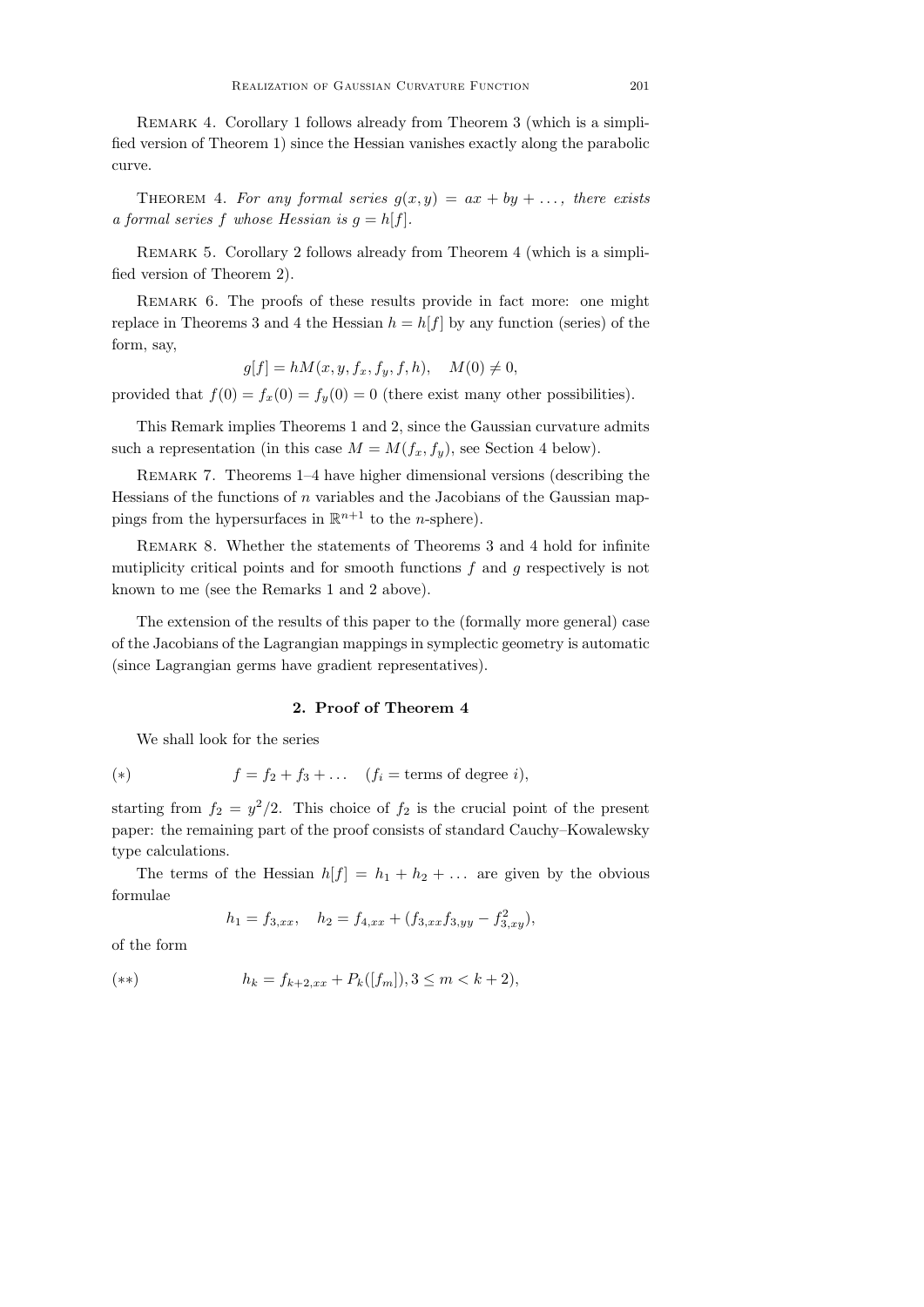where  $p_k$  is a (quadratic) polynomial with respect to the second derivatives  $(f_{m,xx}, f_{m,xy}, f_{m,yy})$  of homogeneous functions  $f_m$ .

The system of equations for the functions  $f_i$  that we get is triangular:

 $h_1[f_3] = g_1, \quad h_2[f_3, f_4] = g_2, \ldots, \quad h_k[f_3, \ldots, f_{k+2}] = g_k, \ldots$ 

It remains to solve the equation

$$
(*)\qquad \qquad f_{k+2,xx} = g_k - P_k([f_3],\ldots,[f_{k+1}]),
$$

(whose right hand side is known) with respect to  $f_{k+2} = \sum a_{p,q} x^p y^q$ ,  $p+q = k+2$ . Denoting  $g_k - P_k = \sum b_{p,q} x^p y^q$ ,  $p + q = k$ , we solve the equation (\*\*\*), taking

$$
a_{p,q} = b_{p-2,q}/p(p-1)
$$
 if  $p \ge 2$ ,

 $a_{0,q} = a_{1,q} = 0$ . Theorem 4 is proved.

Remark 9. The extension of Theorem 4, mentioned in Remark 6, is proved by the same reasoning. Indeed, the multiplication of the Hessian by the multiplier  $M = c + M_1 + M_2 + \ldots, c \neq 0$ , preserves the triangular character of the system  $h[f]M[f,h] = q$  for f.

To study the *n*-dimensional hypersurfaces and functions of  $n$  variables (Remark 7) one should start from  $f_2 = \pm y_1^2/2 \pm \ldots \pm y_{n-1}^2/2$ .

### 3. Proofs of Theorems 3 and 1

We deduce Theorem 3 from Theorem 4.

Let function q have at the origin the critical value 0 of finite multiplicity  $\mu$ . For any  $N$  the proof of Theorem 4 (in paragraph 2 above) provides a polynomial f such that  $h[f] = g + r$ , where the remainder r has at the origin a zero of order at least N.

If  $N > \mu + 2$ , function  $q + r$  is reducible to q by a smooth (analytical, holomorphic...) change of variables (see e.g., [1]). This proves Theorem 3.

Theorem 1 follows similarly from Theorem 2 and from the finite  $(\mu + 2)$ determinacy property of the finite multiplicity critical point (used in the proof of Theorem 3 above).

### 4. Proof of Theorem 2

We start from an obvious remark.

Lemma. The Gaussian curvature g of the surface, defined in some Cartesian orthonormal coordinates  $(x, y, z)$  in the Euclidean space as the graph of a function  $z = f(x, y)$ , is related to the Hessian h of the function f by the formula

$$
g = h[f]/E^4[f]
$$
, where  $E^2 = 1 + (f_x)^2 + (f_y)^2$ .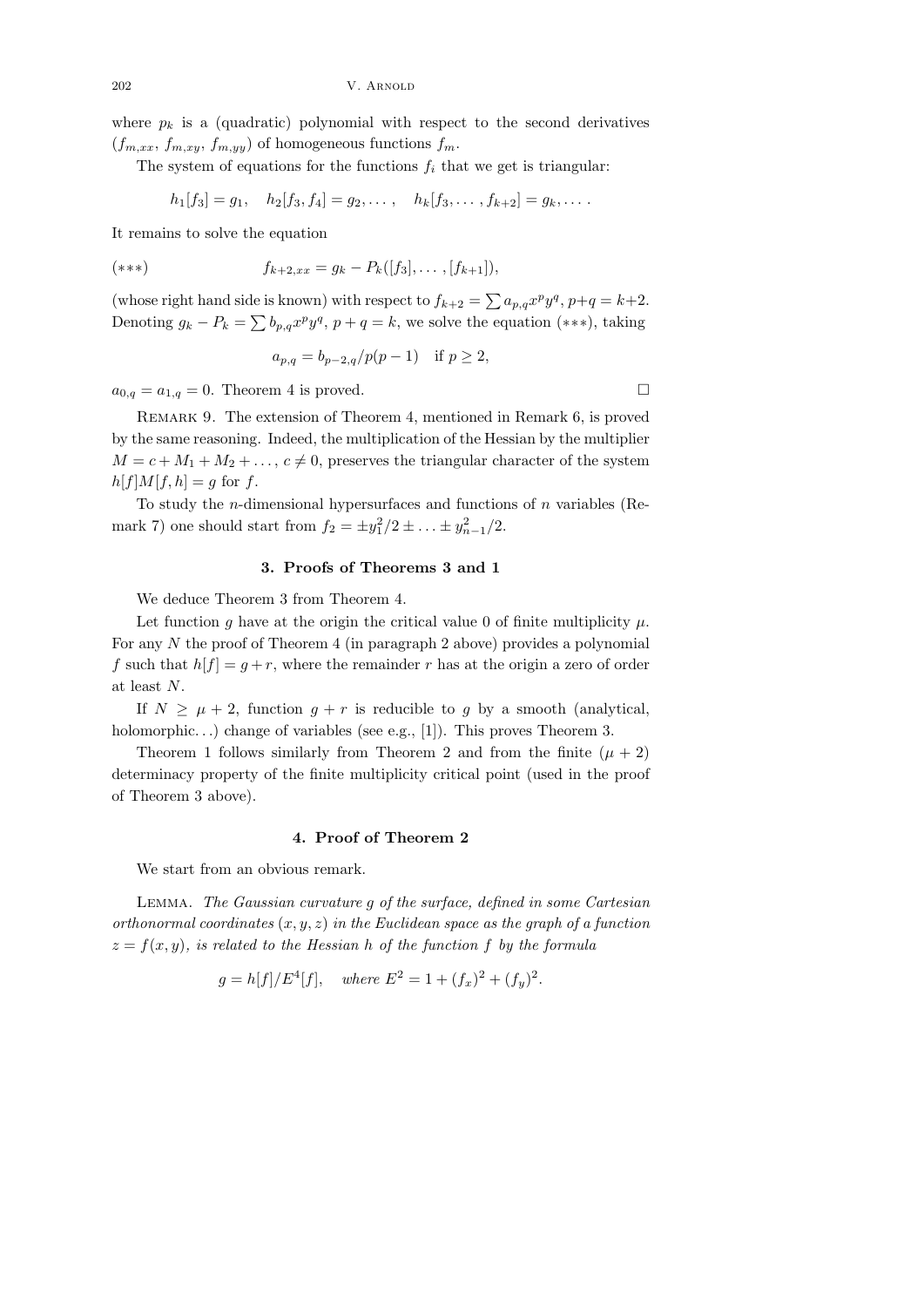PROOF. Function E is the lenght of the normal vector  $n = (-f_x, -f_y, 1)$  of the surface. The area element  $dS$  of the surface in inclined to the horizontal direction at the same angle as the angle of deviation of the normal from the vertical direction. Hence  $dS = Edx \wedge dy$ .

The Gaussian mapping  $G$  from the surface to the sphere is the product of the gradient mapping F (sending  $(x, y)$  to  $(u = -f_x, v = -f_y)$  from the surface to the horizontal plane  $\{u, v, 1\}$ , (tangent to the unite sphere at  $(0, 0, 1)$ ) followed by the central projection P from the horizontal plane to the sphere:  $G = P \circ F$ .

The area element of the sphere,  $d\omega$ , induces on the horizontal plane the form  $P^*d\omega = E^{-3}du \wedge dv$  (the factor  $E^{-2}$  is the contribution of the fact that the point of the plane is E-times farther from the origin than the point of the sphere, and an additional factor  $E^{-1}$  is provided by the inclination of the horizontal plane to the radial direction).

By definition of the Gaussian curvature we get

$$
g=\frac{G^*d\omega}{dS}=\frac{J^*(E^{-3}\,du\wedge dv)}{E\,dx\wedge dy}=E^{-4}h,
$$

since the Hessian of f is the Jacobian of its gradient mapping  $F: F^* du \wedge dv =$  $h[f] dx \wedge dy$ . The Lemma is thus proved.

PROOF OF THEOREM 2. To prove Theorem 2, we look for the series  $(*)$  as in Section 2. We get

$$
E^{-4}[f] = 1 + e_2[f_2] + e_3([f_2], [f_3]) + \dots,
$$

 $e_k$  being the homogeneous part of degree k of the power series  $E^{-4}$  in  $(x, y)$ .

The form  $e_k$  is a weighted homogeneous polynomial in the first derivatives of functions  $f_2, \ldots, f_k$  (higher order terms, starting from  $f_{k+1}$ , contribute noting to  $e_k$ ):

$$
e_2[f_2] = 2y^2, \quad e_3([f_2], [f_3]) = -4yf_{3,y}, \dots, \quad e_k = e_k([f_2], \dots, [f_k]).
$$

It follows that the system

$$
h[f]E^{-4}[f] = g,
$$

of the equations for the unknown  $f_k$  (which we should solve to prove Theorem 2, conformally to the Lemma) is triangular.

Indeed, equating the homogeneous terms in the product

$$
(h_1 + h_2 + \dots)(1 + e_2 + \dots) = g_1 + g_2 + \dots,
$$

we get for the unknowns  $f_k$  the sequence of equations

 $h_1 = g_1$ ,  $h_2 = g_2$ ,  $h_3 + h_1 e_2 = g_3$ ,...,  $h_k + Q_k([h_{< k}], [e_{< k}]) = g_k$ .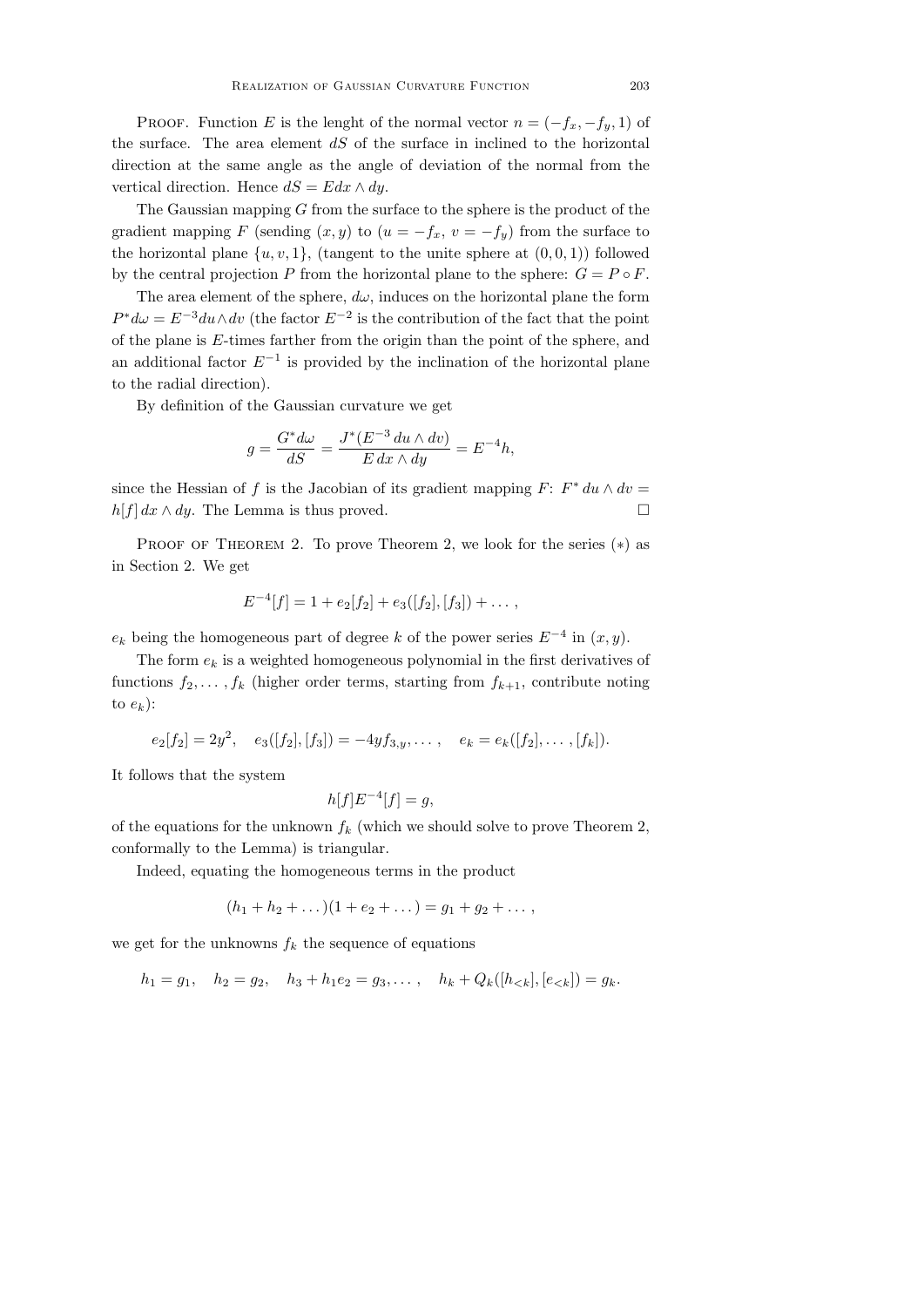Substituing the expression  $(**)$  from the proof of Theorem 4 to  $h_k$ , we get for the unknown functions  $f_k$  the system of equations of the form

$$
f_{k+2,xx} = -R_k([f_{< k+2}]) + g_k \quad (k \ge 1),
$$

(with known  $R_k$  and  $g_k$ ). We solve these equations in the same way as equations (\*\*\*) were solved in paragraph 2, finding successively  $f_3, f_4, \ldots$  Theorem 2 is thus proved.  $\square$ 

As it was explained in paragraph 3, Theorem 1 follows.

## 5. Parabolic curves at a flattening point

We call the flattening points of the surface  $z = f(x, y)$  the points where the second differential of f vanishes. In suitable (cartesian orthonormal) coordinates the Taylor series of  $f$  at a flattening point takes the form

$$
f = f_3 + f_4 + \dots
$$
  $(f_0 = f_1 = f_2 = 0).$ 

A typical example is the generalized monkey saddle  $D_4^{\pm}$ :  $f = 3x^2y \pm y^3$ . The flattening points are critical points of the Gaussian curvature, where the critical value vanishes.

THEOREM 5. The second differential of the Gaussian curature at a flattening point cannot be a nonzero nonnegative quadratic form (in particular, the flattening point cannot be a nondegenerate minimum point of the Gaussian curvature), while all the other quadratic forms are realizable as the second differentials of the Gaussian curvature at the flattening points.

PROOF. Let  $f_3 = ax^3 + 3bx^2y + 3cxy^2 + dy^3$ . The Hessian of this function is

$$
h_2 = 36(Ax^2 + Bxy + Cy^2),
$$

where  $A = ac - b^2$ ,  $B = ad - bc$ ,  $C = bd - c^2$ .

We choose the (Cartesian orthonormal) coordinates reducing the quadratic form  $h_2$  to the normal form  $(B = 0)$ . In these coordinates  $ac = A + b^2$ ,  $bd =$  $C + c^2$ , ad = bc. Hence we have

$$
(A + b2)(C + c2) = b2c2, AC + Ac2 + Cb2 = 0.
$$

If the form  $Ax^2 + Cy^2$  is positive definite  $(A > 0, C > 0)$ , the last equality is impossible. The positive semidefinite case  $(A > 0, C = 0)$  is impossible too, since then  $c = 0$  and hence  $A + b^2 = 0$ .

If one of the coefficients, say  $A$ , is negative, the required realization is provided by √

$$
b = \pm \sqrt{-A}
$$
,  $a = c = 0$ ,  $d = C/b$ .

Theorem 5 is thus proved.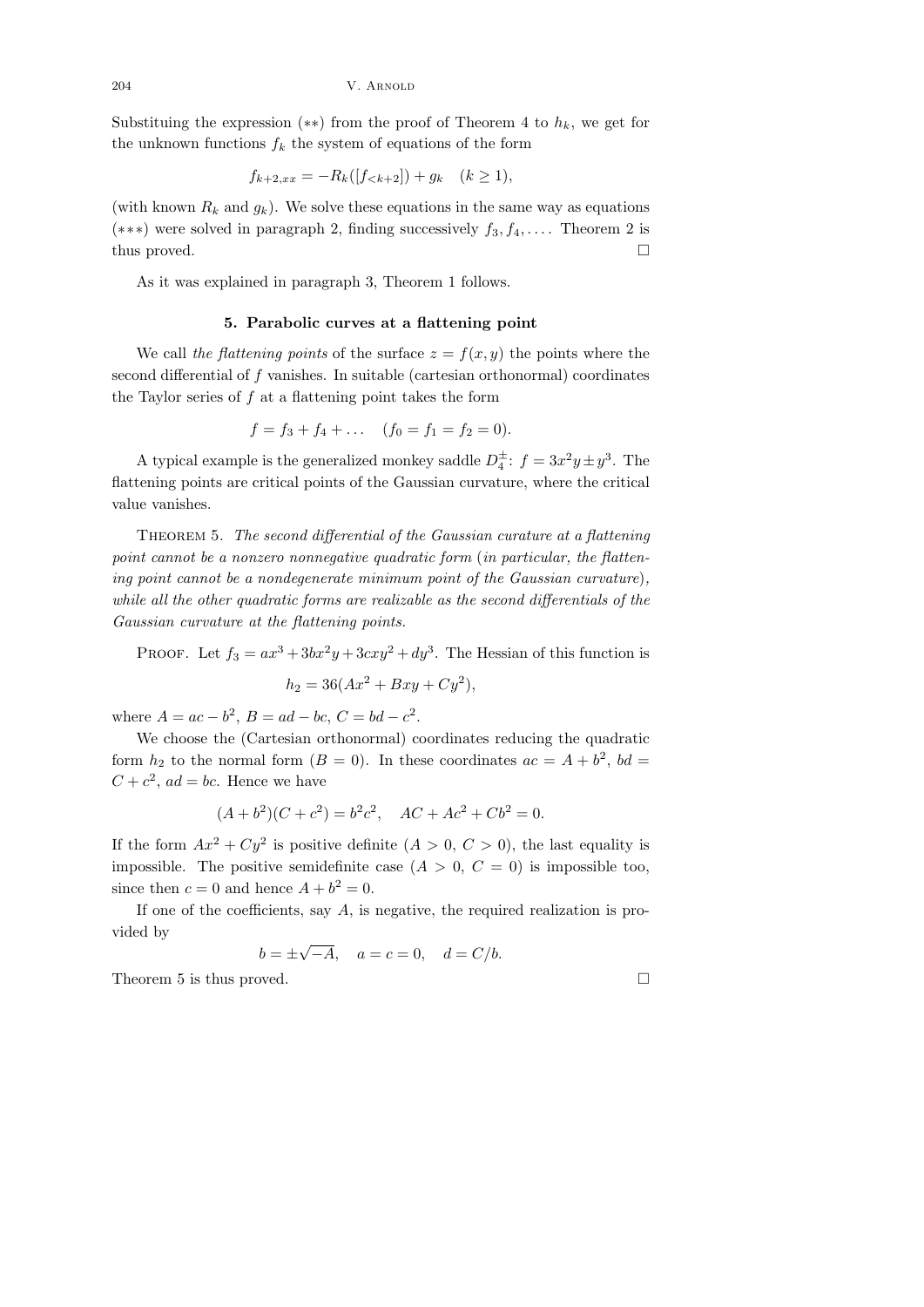REMARK 10. Our formulae imply that the degenerate forms  $h_2$  are realized only by degenerate forms  $f_3 = ax^3 + 3bx^2y$ , and that the zero-form  $h_2$  is realized only by the bidegenerate forms  $f_3 = ax^3$ .

THEOREM 6. The parabolic curve singularity at a flattening point of a surface cannot be diffeomorphic to the  $E_6$  singularity (to the singularity of the curve  $x^3 + y^4$  at the origin).

PROOF. The equation of the parabolic curve of the surface  $z = f(x, y)$  is  $h[f](x, y) = 0$ . Choosing a coordinate system for which  $f = f_3 + f_4 + ...$ , we should have  $h_2 = 0$  to realize the  $E_6$  singularity of h. From Remark 10 above, we get (in suitable coordinates)  $f_3 = ax^3$ . We can normalize a to be  $1/6$  ( $a \neq 0$ , since for  $E_6$   $h_3 \sim x^3 \neq 0$ ).

Now compute  $h_3$ . Since we should get the  $E_6$  singularity for  $h[f]$ , it has the form  $h_3 = (px + qy)^3$ . But for  $f_2 = 0$ ,  $f_3 = x^3/6$  we get  $h_3 = x f_{4,yy}$ . Hence  $q = 0, h_3 = Px^3, P \neq 0$ . Now we get  $f_{4,yy} = Px^2, f_4 = x^2 e_2(x, y)$ ,

$$
h_4 = x f_{5,yy} + f_{4,xx} f_{4,yy} - (f_{4,xy})^2.
$$

Since  $f_4$  is divisible by  $x^2$ ,  $f_{4,yy}$  and  $f_{4,xy}$  are divisible by x, and thus  $h_4$  is divisible by  $x$ .

Hence the sum of the terms of degrees 3 and 4 of the Taylor series of  $h[f]$  is equal to

$$
H(x, y) = h_3 + h_4 = Px^3 + xR_3(x, y).
$$

We shall prove now that such a function cannot have an  $E_6$  singularity (whose 4th degree Taylor polynomial should be equal  $X^3 + Y^4$  for some local coordinates  $(X, Y)$ , defined by  $(x = \alpha X + \beta Y + \ldots, y = \gamma X + \delta Y = \ldots)$ ).

We denote the expression of  $H$  in new coordinates by

$$
K(X,Y) = H(x(X,Y), y(X,Y)).
$$

Equating the terms of degree 3 to  $X^3$ , we get

$$
P(\alpha X + \beta y)^3 = X^3.
$$

Thus  $\beta = 0$ ,  $x = \alpha X +$  (higher order terms). It follows that all the terms of degree 4 in the series K are divisible by X. Indeed, the terms of degree 4, coming from  $Px^3$ , have the form

$$
T_4 = (3Px^2(x - \alpha X))_4 = 3P(x^2)_2(x - \alpha X)_2.
$$

The quadratic part of the expansion of  $x^2$  in the power series with argument X, Y is equal to  $\alpha^2 X^2$  since  $\beta = 0$ . Hence the polynomial  $T_4$  is divisible by  $X^2$ .

The fourth degree terms coming from  $xR_3$  do contain X for the same reason  $(x = \alpha X + h$  higher order terms). Hence the 4th degree Taylor polynomial of K is divisible by X. Thus it cannot be equal to  $X^3 + Y^4$ . Theorem 6 is proved.  $\Box$